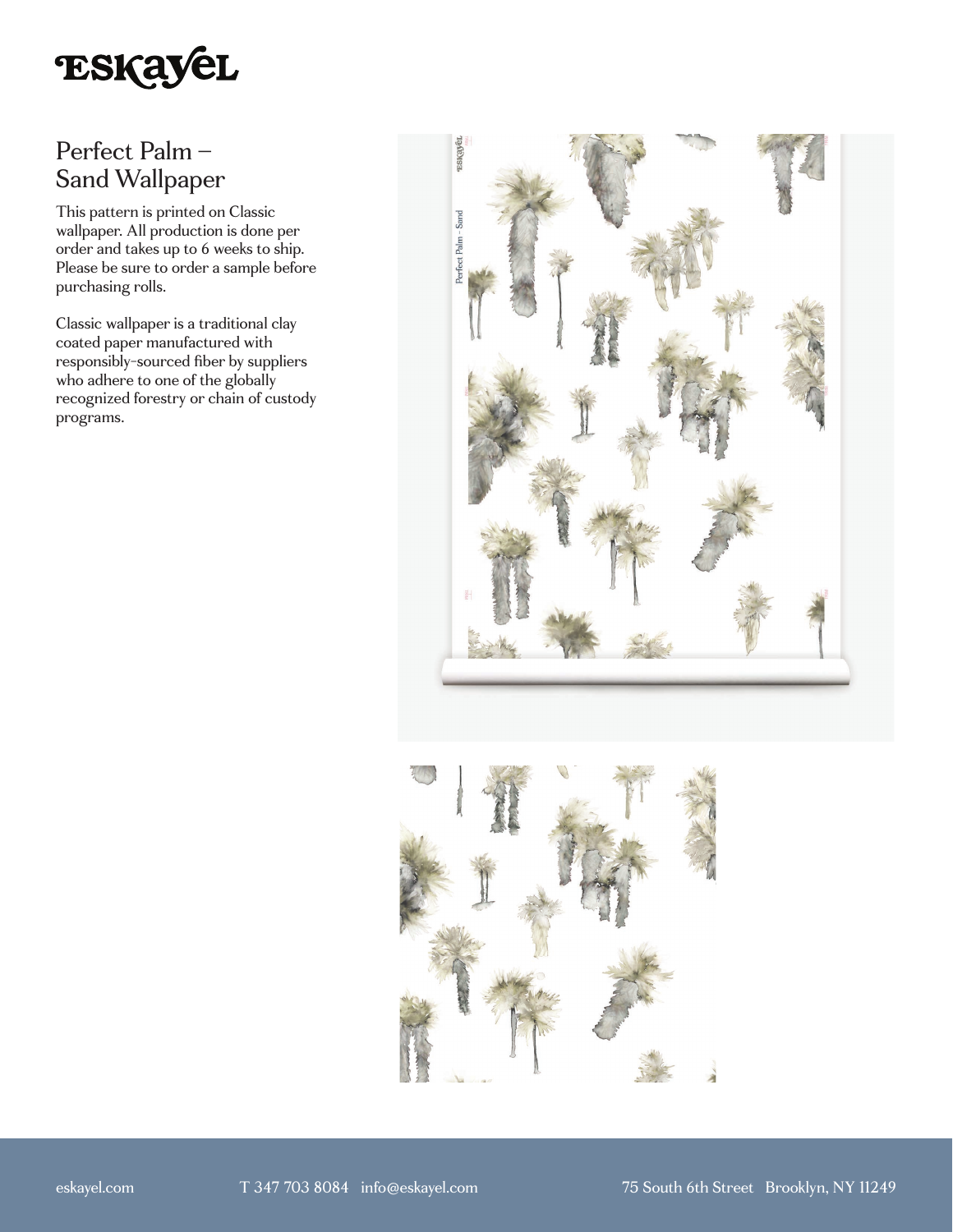

| Vertical Repeat   | 50"                                                                                      |
|-------------------|------------------------------------------------------------------------------------------|
| Horizontal Repeat | 27"                                                                                      |
| Roll Width        | 27"                                                                                      |
| Roll Length       | 15' when ordered in multiples printed continuously as double, triple, or quadruple rolls |

| Pricing           | Sold by the roll                                                                  |
|-------------------|-----------------------------------------------------------------------------------|
| Selvage           | l" paper comes untrimmed                                                          |
| Sample Size       | 8.5" x 11" ** If you are unsure of color please order a sample before purchasing. |
| Large Sample Size | $27" \times 27"$                                                                  |

| Wallpaper Type | Classic                                                                                         |
|----------------|-------------------------------------------------------------------------------------------------|
| Material       | Traditional clay coated paper                                                                   |
| Print Method   | Digital; Latex water-based ink system                                                           |
| Lead Time      | 4-7 weeks **Rush Service subject to availability. Rush fee does not include expedited shipping. |

| Care          | Gently wipe clean with a non-abrasive sponge or cloth with mild soap and water. We always<br>suggest testing your cleaning method in a discreet spot on the wall before implementing in a<br>large area. Do not use commercial cleaners or scrub.                                                       |
|---------------|---------------------------------------------------------------------------------------------------------------------------------------------------------------------------------------------------------------------------------------------------------------------------------------------------------|
| Fire Rating   | Class A (ASTM E84)                                                                                                                                                                                                                                                                                      |
| Color & Scale | We always strive for color accuracy but please note that colors shown on the website are a repre-<br>sentation only. Please refer to the actual product sample. ** Also due to varying ink/print systems<br>wallpapers and fabrics of the same pattern are not always an exact match in color or scale. |
| Made In       | <b>USA</b>                                                                                                                                                                                                                                                                                              |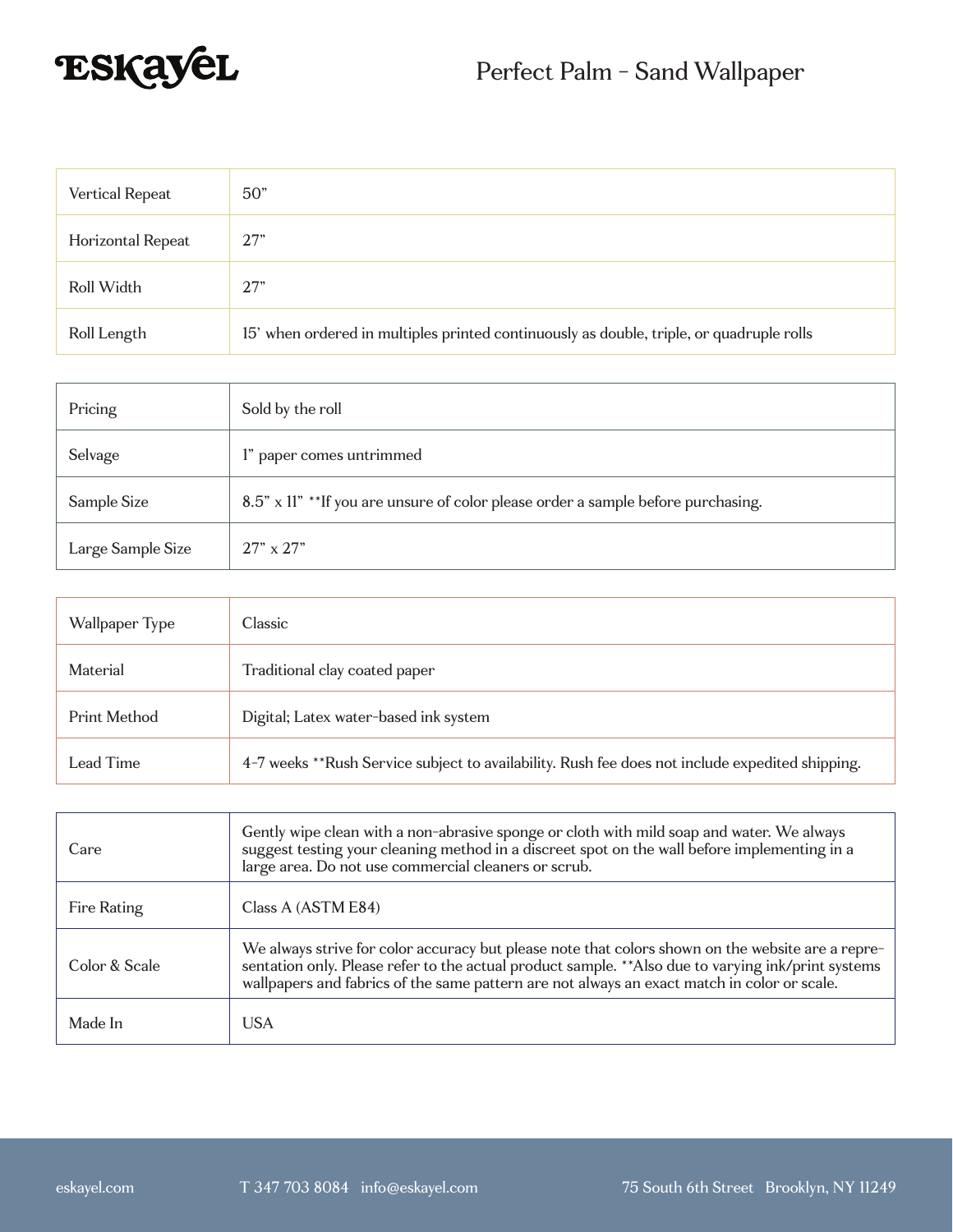

Perfect Palm - Sand Wallpaper

8' tall x 9' long wall pictured below in Perfect Palm — Sand Wallpaper



9'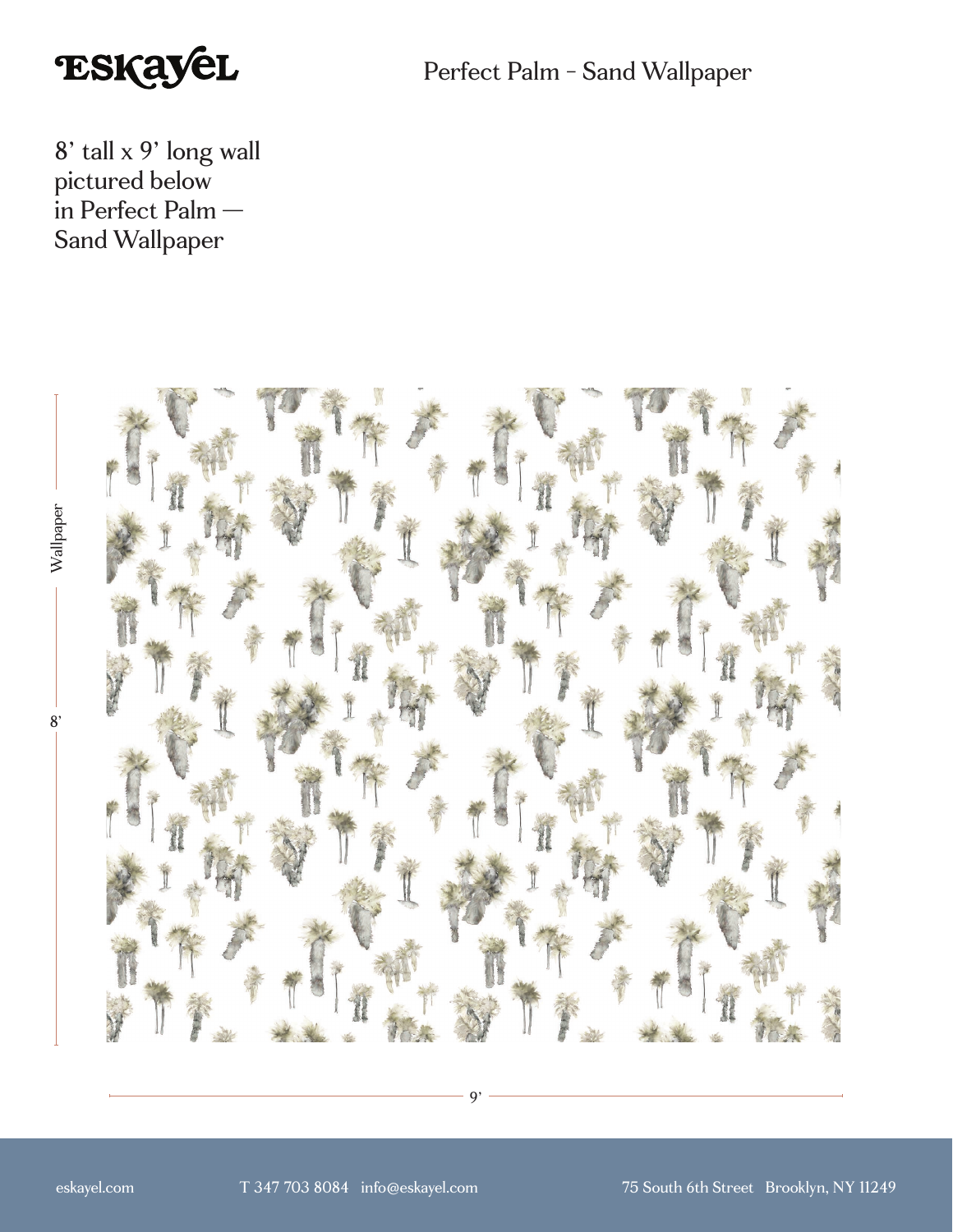



### Installation Guide

#### How to Measure the Amount of Paper to Order

\*\*We always recommend confirming quantities with your wallpaper installer prior to ordering.

We recommend measuring with a yardstick or steel tape measure. Make your measurements in feet and round off to the next half foot or foot. Measure the wall height from the floor to the ceiling, excluding any baseboards or moldings. Then measure the length of the wall without deducting for windows or doors (this will leave you extra wallpaper in case you may need it). Multiply the two measurements to find the surface area of the wall.

Single rolls of our Classic paper are 15 feet long and 27 inches wide. 1 roll covers about 30 square feet. To find the number of rolls needed to cover your wall, multiply the height and the width of the wall by rounding up each length to the nearest foot. Then divide by 30.

Example: For a wall that is 10 feet 6 inches high by 9 feet 4 inches long. Round up and multiply 11 feet by 10 feet to get 110 square feet. Divide 110 by 30 and you will get 3.6. In this case you will need 5 rolls.

If the number divides out to be .5 or above, you will need to add one more roll on to be safe. If you were to get 3.4, 4 rolls would be enough, but if you get 3.5 to 4.4, you will need 5 rolls.

Please feel free to contact us anytime for assistance in finalizing your calculation.